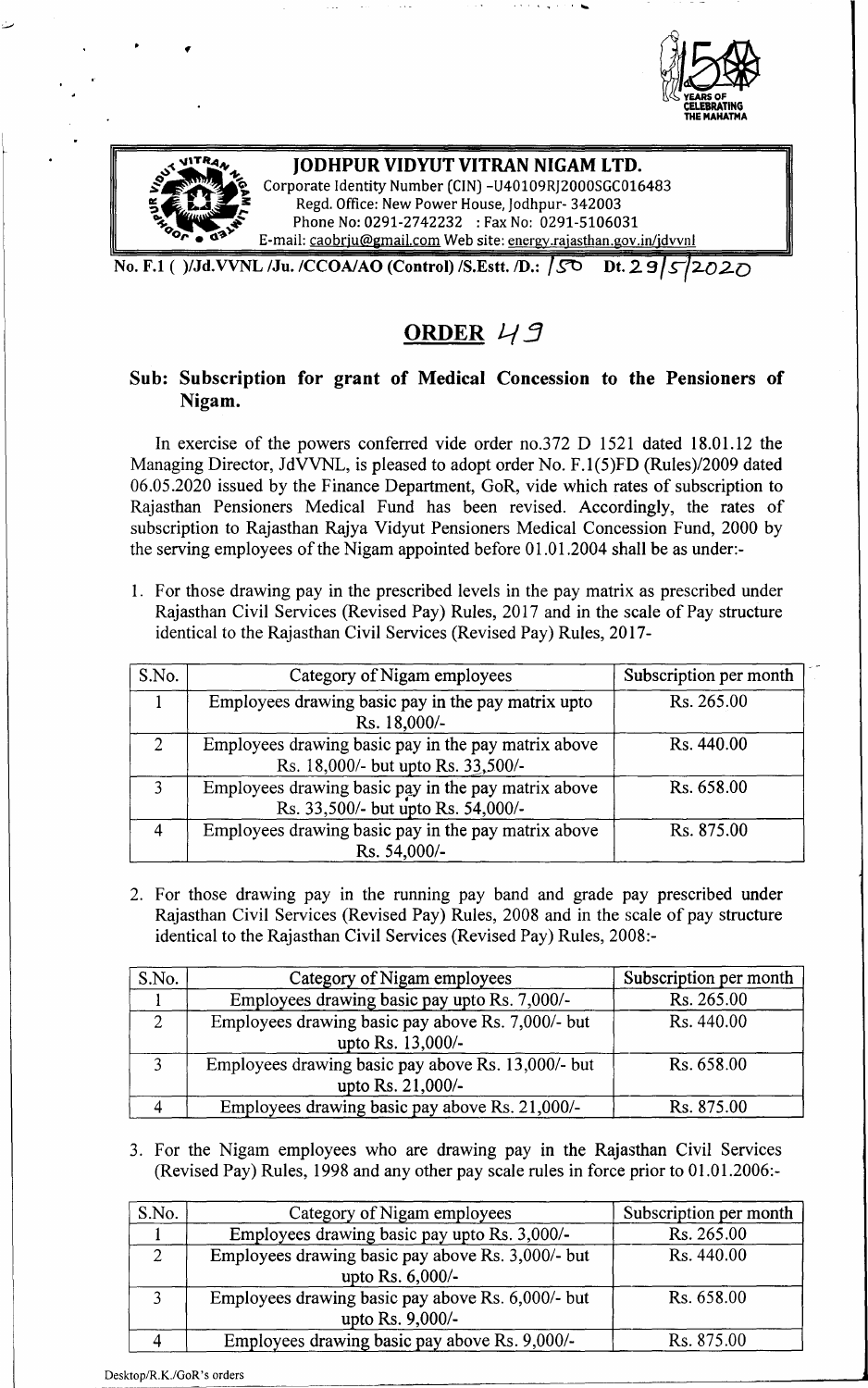

This order shall come into force with effect from 01.04.2020 i.e. salary of April, 2020.

By Order,

.Goval1

Chief Controller of Accounts

Copy to the following for information and necessary action:-

1. The Secretary (Admn.), JDVVNL. Jodhpur.

2. The Company Secretary, JdVVNL, Jodhpur.

3. The Chief Engineer ( ), JdVVNL, ... ... ... .......

4. The Addl .Chief Engineer (), JdVVNL, ... ... ... ........

- 5. The Chief Accounts Officer ( ), JdVVNL, ...........
- 6. The Addl. Superintendent of Police (Vig.), JdVVNL, Jodhpur.
- 7. The Dy. Superintendent of Police (Vig.), JdVVNL, Jodhpur/Jalore/Bikaner,
- 8. The Joint Director Personnel, JdVVNL, Jodhpur.
- 9. The Superintending Engineer ( ), JdVVNL,......
- 10.The Superintending Engineer (IT), Jodhpur Discom, Jodhpur for uploading the order on Jodhpur Discom's site.
- 11.The TA to Managing Director, JdVVNL, Jodhpur/Jaipur.
- 12. The Sr Accounts Officer / Accounts Officer ( ), JdVVNL,.......
- 13.The Public Relation Officer, JdVVNL, Jodhpur.
- 14. The Dy. Director ( ), JdVVNL,...
- 15.The Dy. Secretary (Pension), JdVVNL, Jodhpur.
- 16. The Executive Engineer ( ), JdVVNL, ... ... ... ...
- 17. The Personnel Officer ( ), JdVVNL, ... ... ...
- 18. The TA/PA to Director (Technical/Finance), JdVVNL, Jodhpur.

*-AI?ro~*

Accounts Officer (Control) Jodhpur Discom, Jodhpur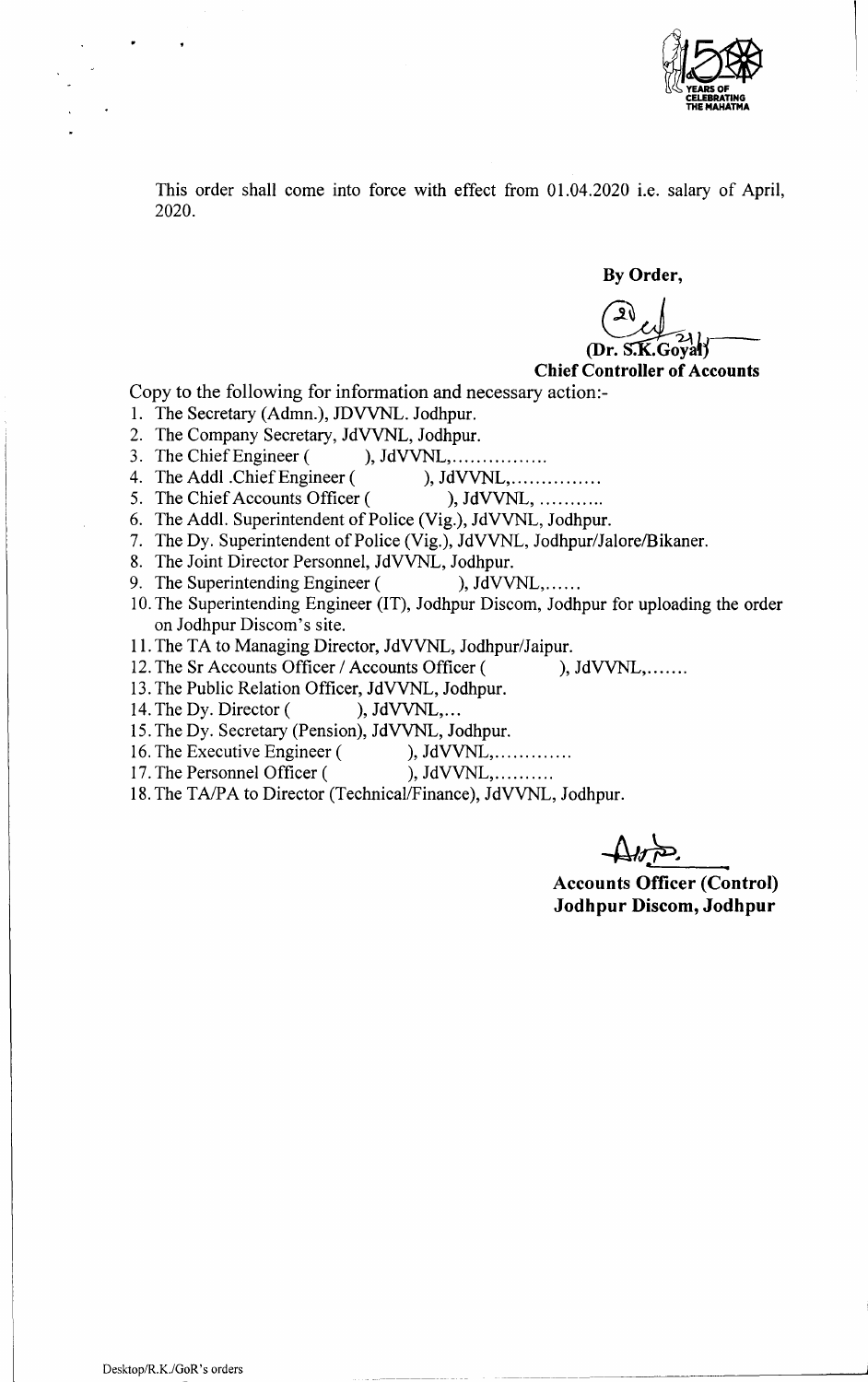$\hat{y}$ 

# No. F. 1(5)FD(Rules)/2009 **State of the Control of Control 15 MAY 2020**

#### **ORDER**

Sub: Subscription to the Rajasthan Pensioners Medical Fund by the serving Government servants appointed to the Civil Services of' the State before 01.01.2004.

## Ref: FD Order, even No. dated 05-06-2014, 28-10-2014, 20-04-2015, 29-09-2015, 13-05- 2016,08-12-2016,02-05-2017,04.04.2018, 04.10.2018 and 27-5-2019.

In pursuance of the provisions in Para 14(1) of the Rajasthan State Pensioners' Medical Concession Scheme, 2014, the Governor is pleased to order that the'rates of subscription to the Rajasthan Pensioners' Medical Fund by the serving Government servants appointed to the Civil Services of the State before 01-01-2004 shall be as under.-

(i) For those drawing pay in the prescribed levels in the Pay Matrix as prescribed under the Rajasthan Civil Services (Revised Pay) Rules, 2017 and in the scale of pay structure identical to the Rajasthan Civil Services (Revised Pay) Rules, 2017-

| S. N.          | <b>Category of Government Servants</b>                                                 | <b>Subscription per</b><br>month (Rs) |
|----------------|----------------------------------------------------------------------------------------|---------------------------------------|
|                | Employees drawing basic pay in the Pay Matrix upto Rs.<br>18000/-                      | 265.00                                |
| $\overline{2}$ | Employees drawing basic pay in the Pay Matrix above Rs.<br>18000/- but upto Rs.33500/- | 440.00                                |
| 3              | Employees drawing basic pay in the Pay Matrix above<br>Rs.33500/- but upto Rs.54000/-  | 658.00                                |
| 4              | Employees drawing basic pay in the Pay Matrix above<br>Rs.54000/-                      | 875.00                                |

(ii) For those drawing pay in the running pay' band and grade pay prescribed under the Rajasthan Civil Services (Revised Pay) Rules, 2008 and in the scale of pay structure identical to the Rajasthan Civil Services (Revised Pay) Rules, 2008 -

| S. N.          | <b>Category of Government Servants</b>                          | <b>Subscription per</b><br>month (Rs) |
|----------------|-----------------------------------------------------------------|---------------------------------------|
|                | Employees drawing basic pay upto Rs.7000                        | 265.00                                |
| -2             | Employees drawing basic pay above Rs.7000 but upto<br>Rs.13000  | 440.00                                |
| 3 <sup>1</sup> | Employees drawing basic pay above Rs.13000 but upto<br>Rs.21000 | 658.00                                |
| 4              | Employees drawing basic pay above Rs.21000                      | 875.00                                |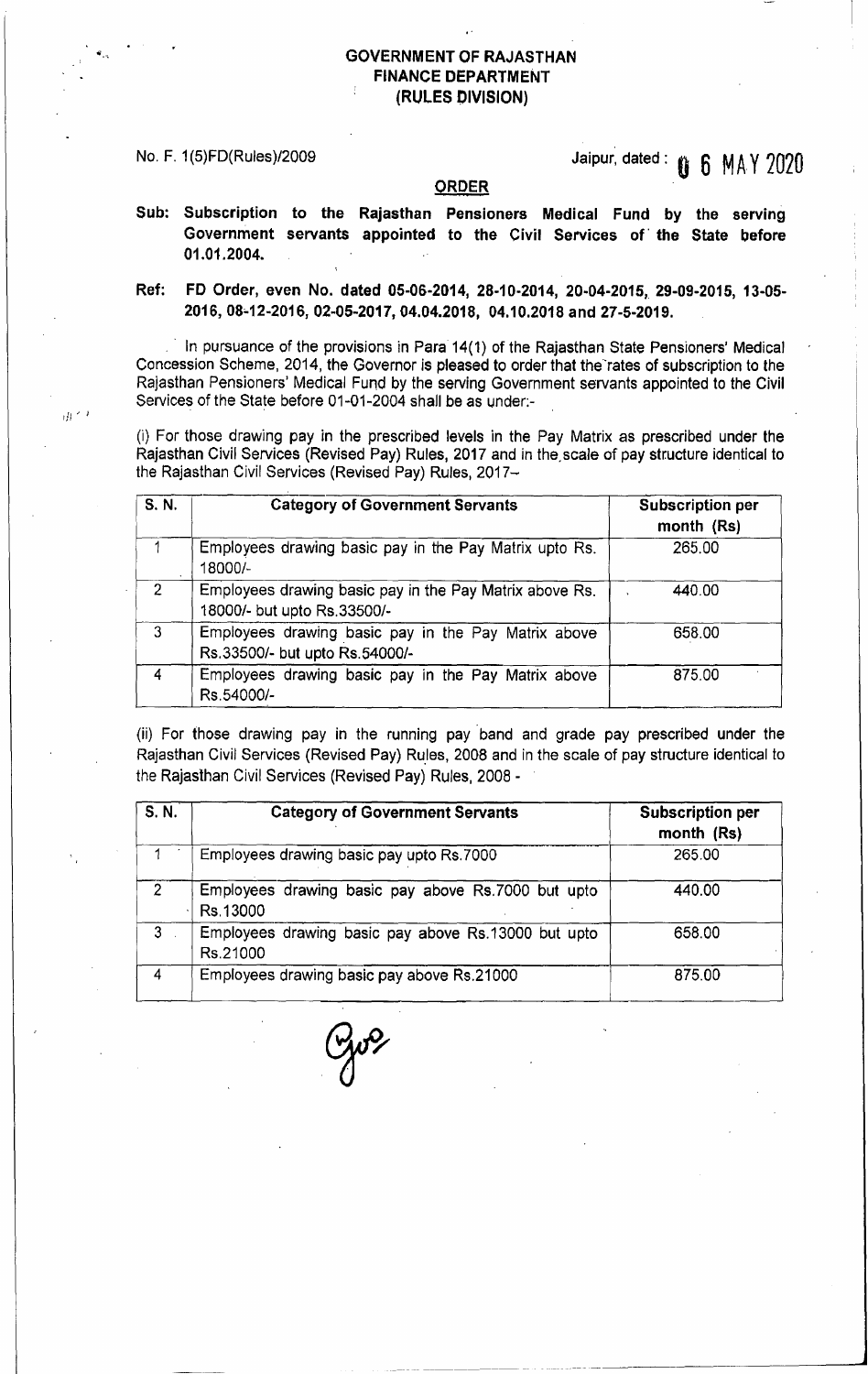(iii) For the Government servants, who are drawing pay in the Rajasthan Civil Services {Revised Pay Scale) Rule, 1998 and under other pay scale rules in force prior to 01-01-2006-

| S.<br>N.       | <b>Category of Government</b><br><b>Servants</b>                 | Subscription per month (Rs) |
|----------------|------------------------------------------------------------------|-----------------------------|
|                | Employees drawing basic pay upto<br>Rs.3000                      | 265.00                      |
| $\overline{2}$ | Employees drawing<br>basic pay<br>above Rs.3000 but upto Rs.6000 | 440.00                      |
| 3              | Employees drawing<br>basic pay<br>above Rs.6000 but upto Rs.9000 | 658.00                      |
| 4              | Employees drawing<br>basic<br>pay<br>above Rs.9000               | 875.00                      |

This order shall come into force with effect from 01.04.2020 , i.e. salary of April, 2020 paid in May 2020.

*By order of the Governor,*

 $W^{2}$  (5)  $20^{7}$ 

(Hemant Kumar Gera) Secretary, Finance (Budget)

#### Copy forwarded to the-

1. Secretary to Hon'ble Governor.<br>2. Principal Secretary to Hon'ble 0

2. Principal Secretary to Hon'ble Chief Minister.

3. All Special Assistants *I* Private Secretaries to Ministers *I* State Ministers.

4. All Additional Chief Secretaries/ Principal Secretaries/Secretaries/Special Secretaries to the Government.

5. Sr. D.S. to Chief Secretary.

6. Accountant General Rajasthan, Jaipur (200 copies).

7. All Heads of the Departments.

8. Director,Treasuries & Accounts, Rajasthan, Jaipur with 100 spare copies for sending to all Sub- Treasury Officers.

9. Deputy Director (Statistics), Chief Ministers' Office.

10. All Treasury Officers.

11. All Sections of the Secretariat.

12. Administrative Reforms (Gr.7) with 7 copies.

13. Vidhi Rachana Sanghthan, for Hindi translation.

14. Technical Director, Finance Department (Computer Ceil).

15. Guard File.

#### Copy also to the  $-$

Y

t.secretary, Rajasthan Legislative Assembly, Jaipur with 20 extra copies for Subordinate Legislative Committees.

2. Registrar General, Rajasthan High Court, Jodhpur *I* Jaipur .

. 3. Secretary, Rajasthan Public Service Commission, Ajmer.

4. Secretary, Lokayukta Sachivalaya, Rajasthan, Jaipur.

 $\frac{1}{\sqrt{2}}$ (Suresh Kumar Venna) Joint Secretary

(RSR '2\ *12020)*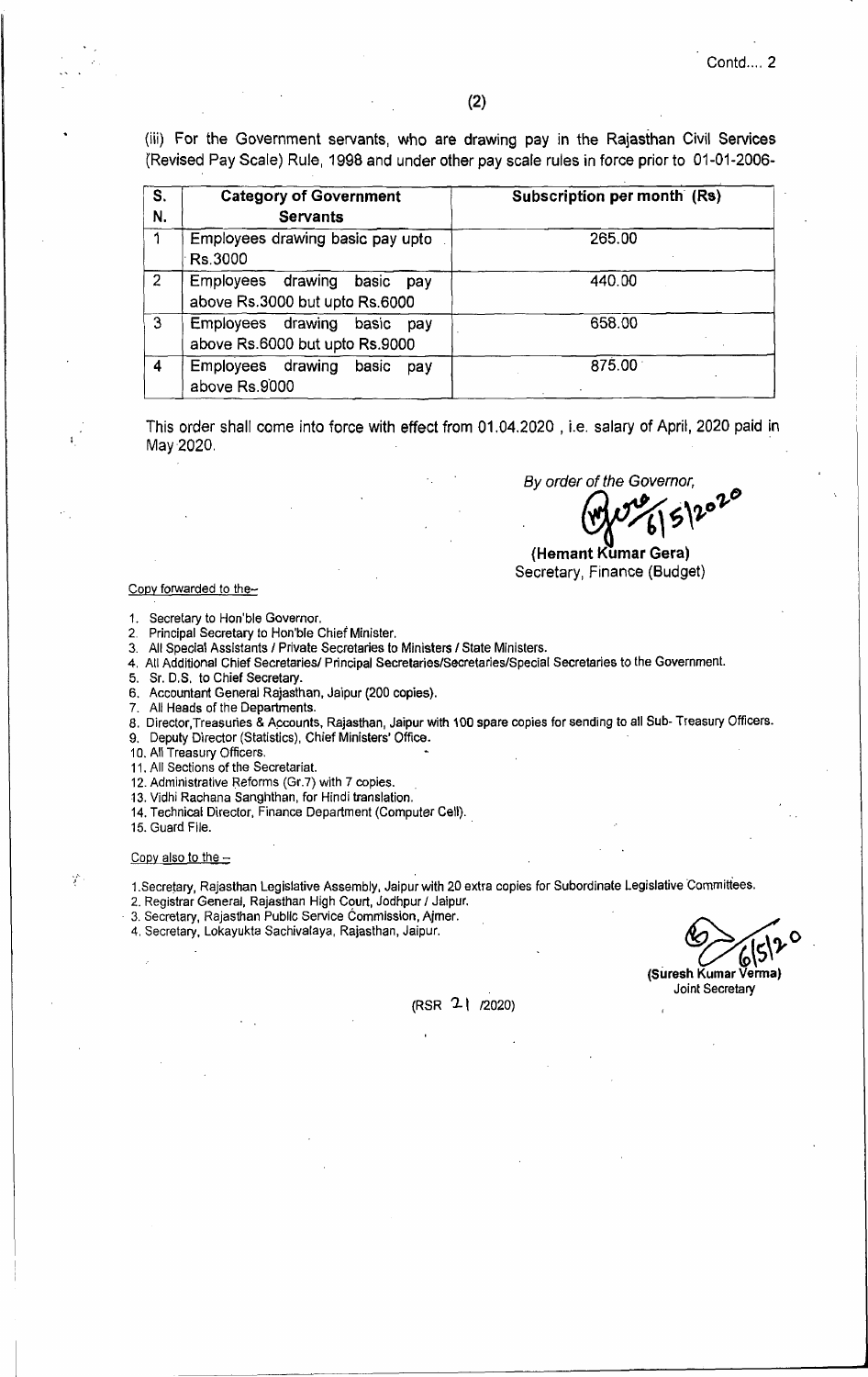

RAJASTHAN RAJYA VIDYUT PRASARAN NIGAM LIMITED *E*Corporate Identity Number (CIN) : U40109RJ2000SGC016485] ',<br>" Regd. Office: VidyutBhawan, Jyoti Nagar, Jaipur -302005 (AN ISO 9001: 2008 CERTIFIED COMPANY)



>!llMl r.iliii!

## RVPN-F&R No.: 1337

No.: RVPN/AAO/F&R/F. 21 (Pt. II)/D. *<sup>I</sup> CD*

JAIPUR, Dated: 20· *05.2CUJ*

### ORDER

Sub:- Subscription to the Rajasthan RaJya Vidyut Pensioners Medical Concession Fund, 2000.

The Chairman and Managing Director, RVPN, in exercise of powers conferred vide order No. RVPN/CAO/P&F/PMCF/D.3957 dated 06.08.2001, is pleased to adopt order No. F.1(5)FD(Rules)/2009 dated 06.05.2020 issued by the Finance Department, GoR, vide which the rates of subscription to the Rajasthan Pensioners Medical Fund has been revised. Accordingly, the rates of subscription to Rajasthan Rajya Vidyut Pensioners Medical Concession Fund, 2000 by the serving employees of the Nigam appointed before 01.01.2004 shall be as under: -

(i) For those drawing pay in the prescribed levels in the Pay Matrix as prescribed under the Rajasthan *Civil* Services (Revised Pay) Rules, 2017 and in the scale of pay structure identical to the Rajasthan Civil Services (Revised Pay) Rules, 2017:-

| S <sub>1</sub><br>No. | Category of Government Servants                                                             | Subscription<br>per month $(7)$ |
|-----------------------|---------------------------------------------------------------------------------------------|---------------------------------|
| 1 <sub>1</sub>        | Employees drawing basic pay in the Pay Matrix upto $\bar{z}$<br>18000/-                     | 265.00                          |
| 2.                    | Employees drawing basic pay in the Pay Matrix above $\bar{z}$<br>18000/- but upto ₹ 33500/- | 440.00                          |
| 3.                    | Employees drawing basic pay in the Pay Matrix above $\leq$<br>33500/- but upto ₹ 54000/-    | 658.00                          |
| 4.                    | Employees drawing basic pay in the Pay Matrix above $\le$  <br>54000/-                      | 875.00                          |

(ii) For those drawing pay in the running pay band and grade pay prescribed under the Rajasthan *Civil* Services (Revised Pay.) Rules, 2008 and in the scale of pay structure identical to the Rajasthan *Civil* Services (Revised Pay) Rules, 2008:-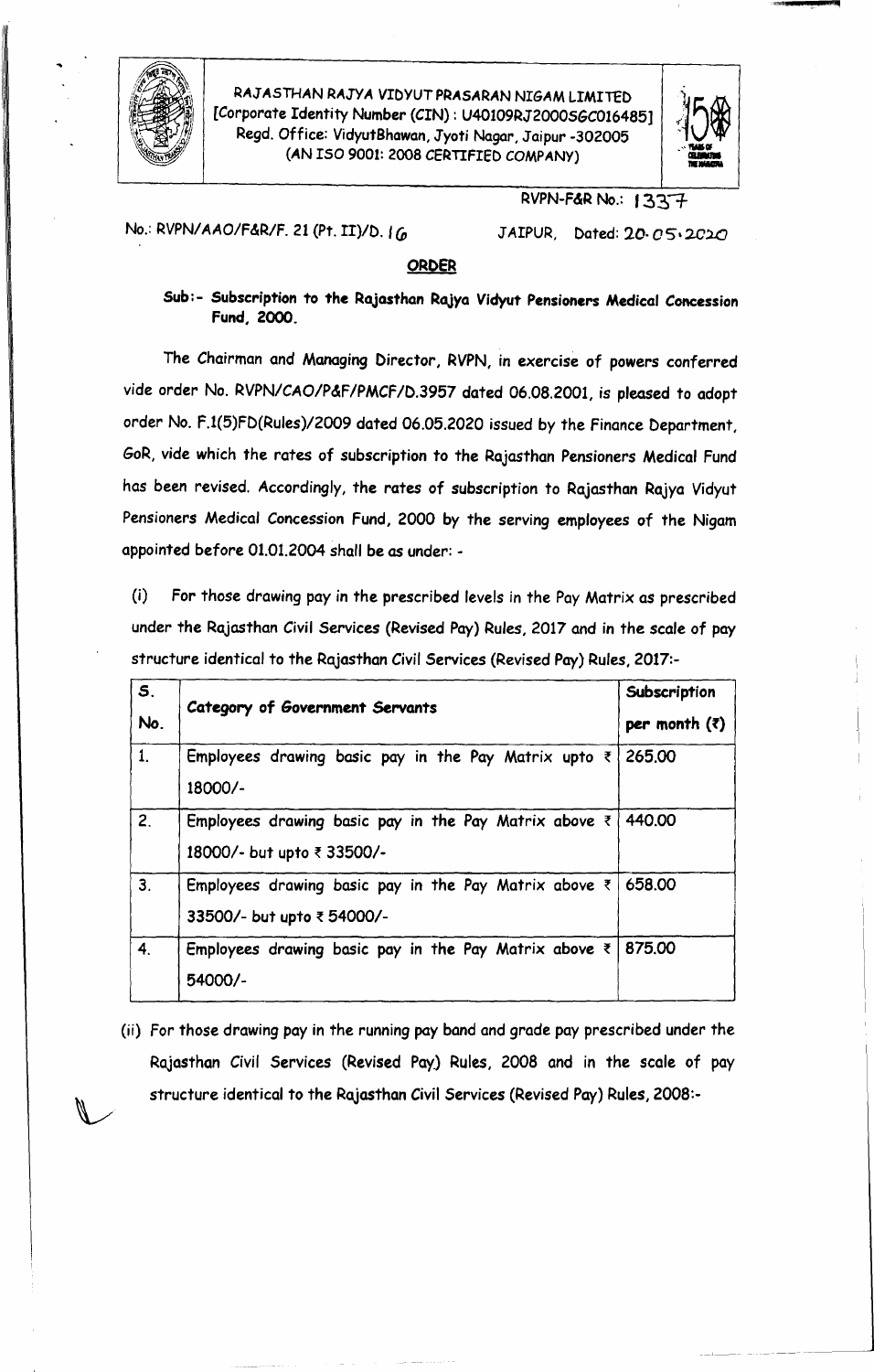| <b>S.</b><br>No. | Category of Government servants                                       | Subscription<br>per month $(3)$ |
|------------------|-----------------------------------------------------------------------|---------------------------------|
| 1.               | Employees drawing basic pay upto Rs. 7000/-                           | 265.00                          |
| 2.               | Employees drawing basic pay above Rs. 7000/- but upto Rs.<br>13000/-  | 44C.OO                          |
| 3.               | Employees drawing basic pay above Rs. 13000/- but upto Rs.<br>21000/- | 658.00                          |
| 4.               | Employees drawing basic pay above Rs. 21000/-                         | 875.00                          |

(iii) For the Government servants, who are drawing pay in the Rajasthan Civil Services (Revised Pay) Rules, 1998 and under other pay scale rules in force prior to 01.01.2006:-

| S <sub>r</sub><br>No. | Category of Government servants                                       | Subscription<br>per month $(7)$ |
|-----------------------|-----------------------------------------------------------------------|---------------------------------|
|                       | Employees drawing basic pay upto Rs. 3000/-                           | 26500                           |
| 2.                    | Employees drawing basic pay above Rs. 3000/- but upto Rs.<br>6000/-   | 44000                           |
| 3.                    | Employees drawing basic pay above Rs. 6000/- but upto Rs.<br>$9000/-$ | 65800                           |
| 4.                    | Employees drawing basic pay above Rs. 9000/-                          | 875.00                          |

This order shall come into force with effect from 01.04.2020, i.e. salary of April, 2020.

(Sourabh Bhatt Chief Accounts Off icer (P&F)

**.'** "....•.

Copy submitted/forwarded to the following for information and circulation in various offices under their jurisdiction and control:-

- 1. The Chief Controller of Accounts, RVPN, Jaipur.
- 2. The Secretary (Admn.), RVPN,Jaipur.
- 3. The Chief Engineer (PP&D/IT/Procurement/MPT&S/NPP&RA/LD/ ), RVPN Jaipur.
- 4. The Zonal Chief Engineer(T&C), RVPN,Jaipur/Ajmer/Jodhpur.
- 5. The Zonal Chief Engineer (Civil), RVPN,Jaipur/Jodhpur.